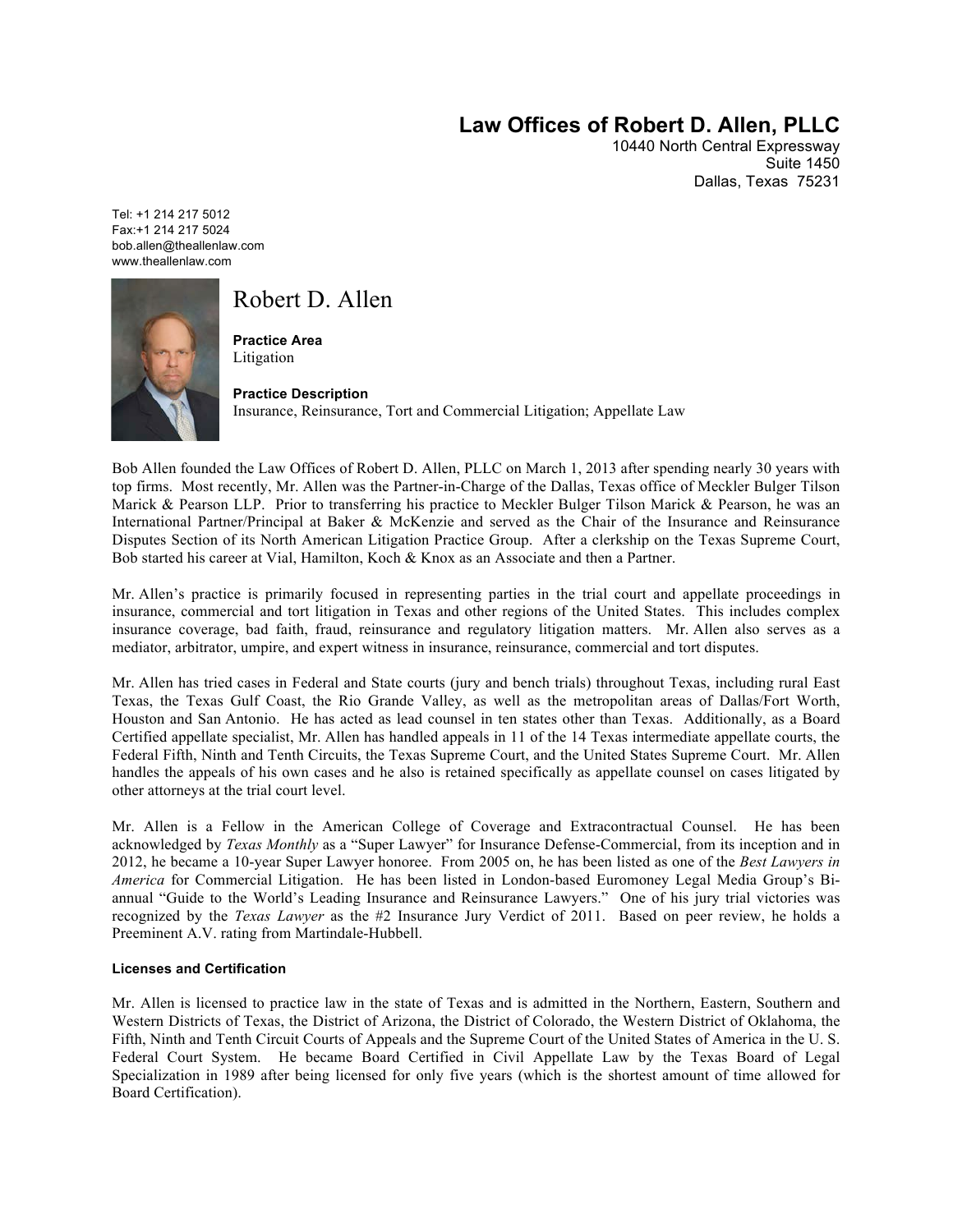#### **Legal Work Experience**

| March $2013$ – Present                                 | Law Offices of Robert D. Allen, PLLC                                                                                                     |
|--------------------------------------------------------|------------------------------------------------------------------------------------------------------------------------------------------|
| September 2007 – February 2013                         | Meckler Bulger Tilson Marick & Pearson, LLP (Partner-in-Charge of Dallas<br>office)                                                      |
| February $1997 -$ August 2007                          | Baker & McKenzie, LLP (International Partner/Principal resident in Dallas<br>Office; Chair of North America Insurance Disputes Practice) |
| January 1991 - January 1997                            | Vial, Hamilton, Koch & Knox (Partner; Coordinator of Insurance Coverage and<br>Bad Faith Litigation Practice Group)                      |
| August 1985 - December 1990<br>August 1984 - July 1985 | Vial, Hamilton, Koch & Knox (Associate; Tort and Commercial Litigation)<br>Texas Supreme Court (Law Clerk to Associate Justice C.L. Ray) |

#### **Education**

Southern Methodist University, Juris Doctor, 1984 Denison University, Bachelor of Arts, 1978

At SMU, Mr. Allen was an Associate Editor of the SOUTHWESTERN LAW REVIEW and a member of the Moot Court Board. Additionally, he served as a legal extern to the Hon. A. Joe Fish who now is a Senior Judge for the United States District Court for the Northern District of Texas.

#### **Professional Activities**

Currently, Mr. Allen is active in Bar Association and Defense Counsel Groups. He has been elected to membership in the International Association of Defense Counsel, where he is a past-Chair of the Insurance and Reinsurance Committee, and the Federation of Defense and Corporate Counsel. He also is a member of DRI, where he is a past-Chair of the International Law Committee, and the Texas Association of Defense Counsel. He participates in insurance related committees in the American Bar Association Litigation Section and the Tort and Insurance Practice Section. In the Texas Bar Association, Mr. Allen is a former council member of both the Insurance Law Section and the Consumer Law Section and a member of the Appellate Law Section. At the Dallas Bar Association, Mr. Allen participates as a Founder and past Chair of the Tort and Insurance Section. He is a Fellow in the American Bar, Texas Bar and Dallas Bar Foundations.

#### **List of Published Opinions**

The following is a list of representative cases litigated by Bob Allen, which have resulted in published opinions. Naturally, he has participated in many other cases in which the opinions issued were not published.

- *Companion Prop. And Cas. Ins. Co. v. Opheim,* 2015 WL 731246 (N.D. Tex. Feb. 20, 2015) (late notice/prejudice; abandoned project constitutes a completed operations hazard)
- *American Construction Benefits Group, LLC v. Zurich America Ins. Co.,* 2014 WL 144974 (N.D. Tex. Jan. 15, 2014) (Insured's Declaratory Judgment Count "not ripe for review; statutory bad faith counts dismissed")
- *Denton v. Suter,* 2013 WL 5477155 (N.D. Tex. Oct. 2, 2013) (federal court refuses counsel's request to withdraw to avoid delay, disruption of the proceedings and prejudice to the opposing party)
- *American Construction Benefits Group, LLC v. Zurich American Ins. Co.*, 2013 WL 1797942 (N.D. Tex. April 29, 2013) (D&O Insurance; no coverage for insured's own loss)
- *Simmons v. Liberty Mutual Fire Insurance Company*, 420 Fed.Appx. 388, 2011 WL 1207619 (5th Cir. 2011) (insurance coverage for claim involving non-compete under multi-level marketing operation)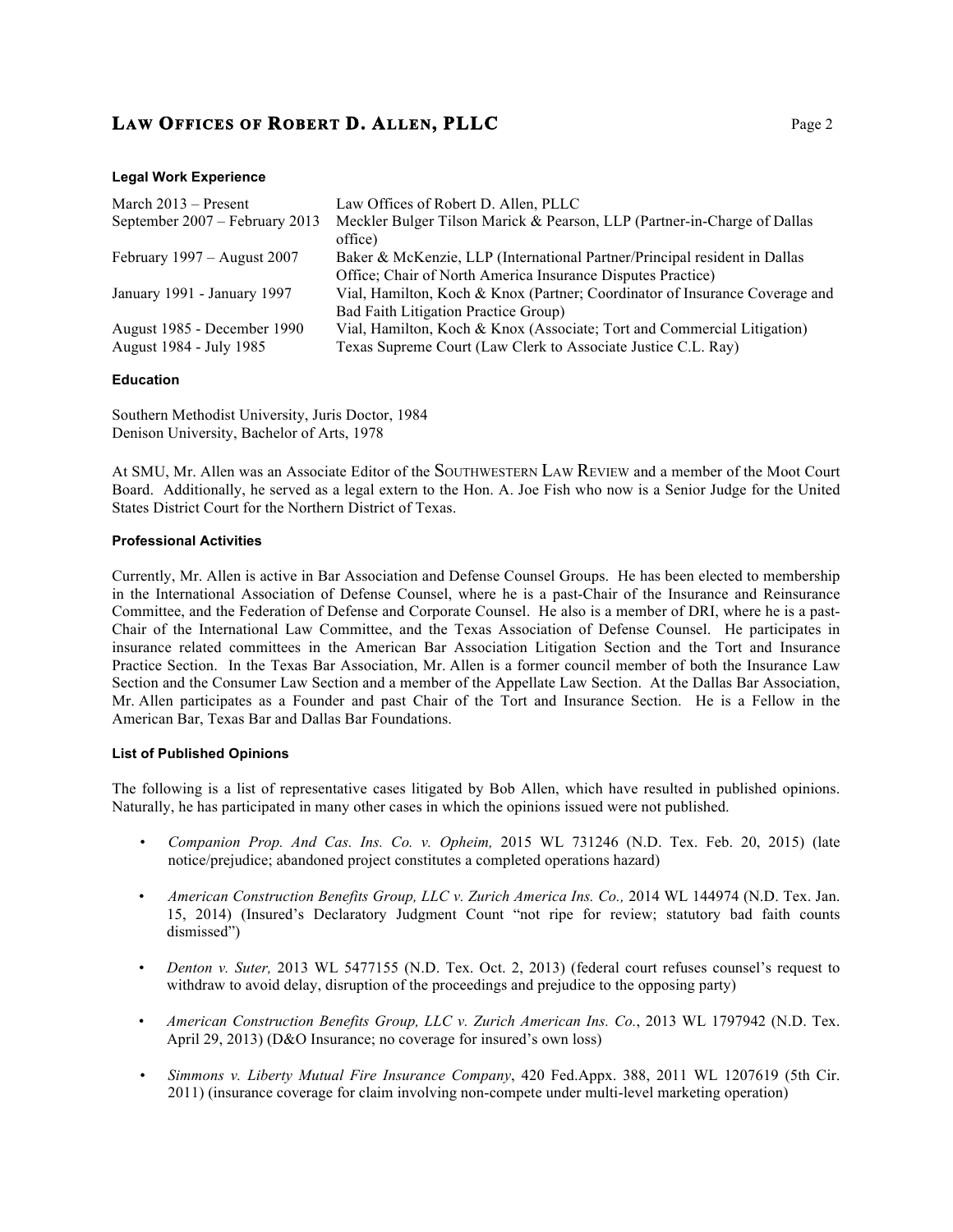- *Hollinger v. Home State Mutual Ins. Co.*, 654 F.3d 564 (5th Cir. 2011) (federal court subject matter jurisdiction under the Class Action Fairness Act of 2005)
- *American Bank, F.S.B. v. Auto-Owners Mutual Fire & Cas. Ins. Co*., 2010 WL 3784282 (N.D. Tex. Sept. 27, 2010) (jurisdiction over out of state insurer who at one time issued policies in Texas)
- *88 King Street, LLC v. The St. Paul Travelers Companies, Inc.*, 2009 WL 330236 (N.D.Tex. Feb. 10, 2009) (application of arbitration provision of *Cumis* statute)
- *Clark & Co. v. St. Paul & Marine Ins. Co.,* 2008 WL 4635852 (Tex. App. --Dallas 2008, *no pet*.) (Severance between claim and counterclaims)
- *Cricket Communications, Inc. v. Trillium Industries*, 235 S.W.3d 298 (Tex. App. -- Dallas 2007 *no pet*.) (judicial estoppel/attorneys fees)
- *Safeco Ins. Co. of Am. v. Burr*; *GEICO Gen. Ins. Co. v. Edo*; 127 S. Ct. 2201 (2007) (Credit Scoring/Fair Credit Reporting Act/Standard for Willfulness)
- *Reynolds v. Hartford Fire Ins. Co.*, 435 F.3d 1081, replacing 426 F.3d 1020, which replaced 416 F.3d 1097 (9th Cir. 2006), *cert. granted*, 2006 U.S. LEXIS 5421 (Sept. 26, 2006) (No. 06-100) *rvrsd* 127 S. Ct. 2201 (2007) (Credit Scoring/Fair Credit Reporting Act)
- *Nutmeg Ins. Co. v. Employers Ins. Co. of Wausau*, 2006 U.S. Dist. LEXIS 7246 (N.D. Tex. Feb. 24, 2006) (priority of coverage between CGL and E&O coverage for blast fax claims)
- *Service Lloyd's Ins. Co. v. J.C. Wink, Inc.*, 182 S.W.3d 19, (Tex. App. San Antonio 2005, *pet. denied*) (Truth in Lending errors and omissions coverage/whether art. 21.55 applies to the duty to defend)
- *Garza v. Exel Logistics, Inc.*, 161 S. W.3d 473 (Tex. 2005) (workers compensation: dual employer doctrine)
- *Aumada v. GEICO Gen. Ins. Co.*, 2004 Tex. App. LEXIS 11868 (Tex. App. Corpus Christi 2004, *pet. denied*) (UM/UIM consent to sue)
- *Westchester Fire Ins. Co. v. Admiral Ins. Co.*, 152 S.W.3d 172 (Tex. App. Fort Worth 2004, *pet. denied*) (insurability of punitive damages; Texas *Stowers* doctrine)
- *National American Insurance Co. v. American Re-Insurance Co.*, 358 F.3d 736 (10<sup>th</sup> Cir. 2004) (ambiguity in reinsurance agreement; parol evidence)
- *Hawa v. Metropolitan Life Ins. Co.*, 2004 Tex. App. LEXIS 1179 (Tex. App. Amarillo 2004) (unearned life insurance premiums)
- *CU Lloyd's v. Hatfield*, 126 S.W.3d 679 (Tex. App. Houston [14th Dist.] 2004, *pet. denied*) (owned auto exclusion in context of a sole proprietorship)
- *Horn v. Government Employees Ins. Co.*, 2004 U.S. App. LEXIS 1301 (10th Cir. 2004) (uninsured motorist coverage/bad faith: whether claimant was a resident of the insured's household)
- *United Investors Realty Trust v. Hartford Specialty Co.*, 2003 WL 22350647 (N.E. Tex. Sept. 2, 2003) (timing of notice for Claims Made D&O Policy)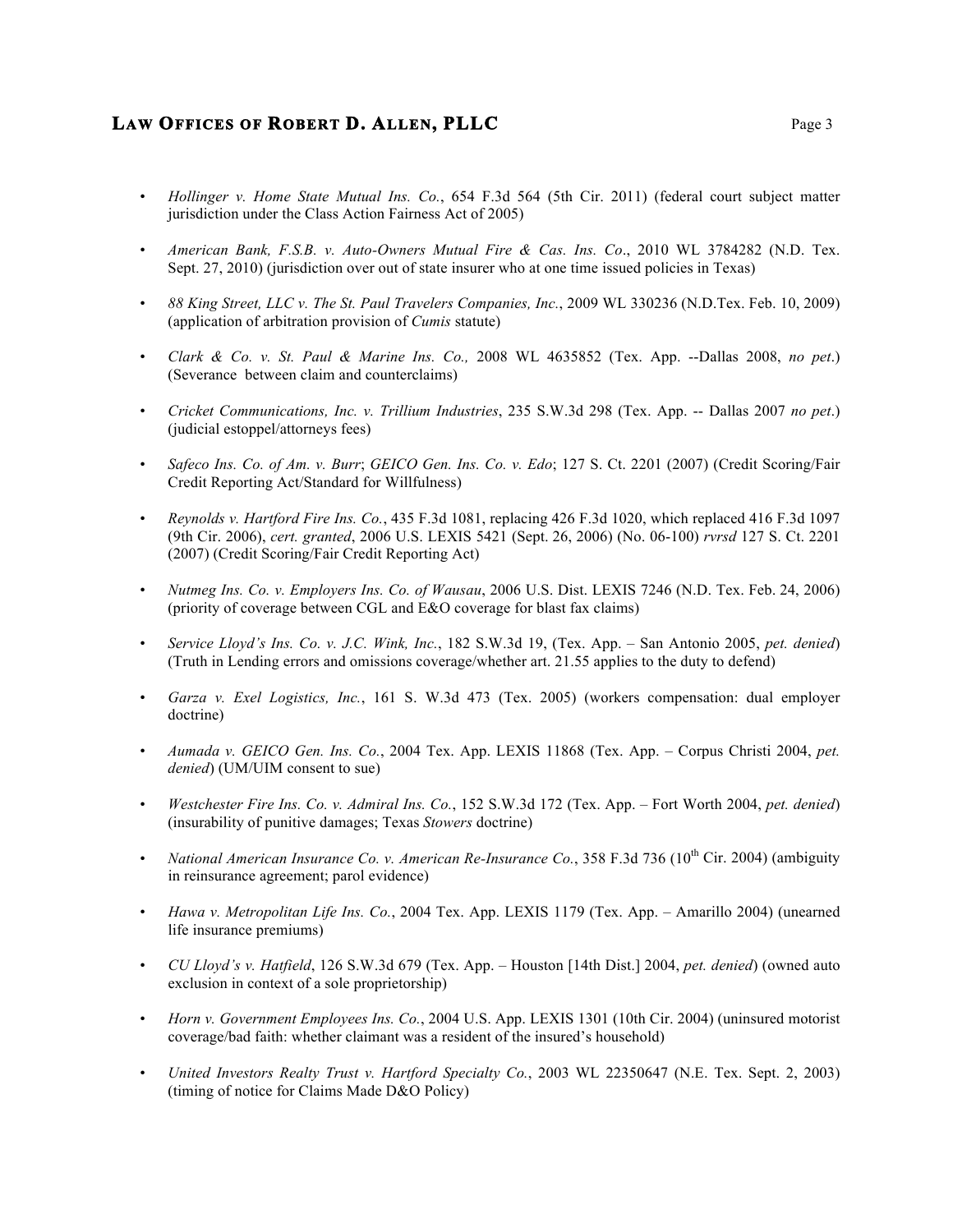- *Reiff v. Roy*, 115 S.W.3d 700 (Tex. App. -- Dallas 2003, *pet. denied*) (jurisdictional effect of internet postings)
- *Westchester Fire Ins. Co. v. Admiral Ins. Co.*, 2003 Tex. App. LEXIS 5468 (Tex. App. -- Fort Worth 2003) *aff'd on rehearing en banc* 152 S.W.3d 172 (Tex. App. – Fort Worth 2004, *pet. denied*) (insurability of punitive damages)
- *Garza v. Exel Logistics, Inc.*, 100 S.W.3d 280 (Tex. App. -- Houston [1st Dist.] 2002), *rvrsd* 161 S.W.3d 473 (Tex. 2005) (joint employer doctrine for purposes of workers compensation)
- *Greil v. GEICO*, 184 F. Supp. 2d 541 (N.D. Tex. 2002) (first party bad faith; duty to tender uncontested value of claim)
- *Texas Association of Counties County Government Risk Management Pool v. Matagorda County*, 52 S.W.3d 128 (Tex. 2001) (reimbursement of settlement of non-covered claims)
- *Potomac Ins. Co. of Illinois v. Jayhawk Medical Acceptance Corp.*, 198 F.3d 548 (5th Cir. 2000) (duty to defend; what constitutes professional services for purposes of a professional services exclusion)
- *Webb v. B.C. Rogers Poultry, Inc.*, 174 F.3d 697 (5th Cir. 1999) (federal court abstention for actions brought by Receivers of Insolvent Insurers)
- *Matagorda County v. Texas Association of Counties, County Government Risk Management Pool*, 975 S.W.2d 782 (Tex. App.--Corpus Christi 1998) *aff'd* 52 S.W.3d 128 (Tex. 2001) (recoupment of defense costs and settlement for non-covered claims)
- *Saunders v. Commonwealth Lloyd's Ins. Co.*, 928 S.W.2d 332 (Tex. App.--San Antonio 1996, no writ) (bad faith/arson; innocent spouse doctrine)
- *Sentry Ins. Co. v. R.J. Weber Co., Inc.*, 2 F.3d 554 (5th Cir. 1993) (initial 5th Circuit opinion on coverage for advertising injury/burden of proof)
- *Parras v. McClelland*, 846 S.W.2d 44 (Tex. Civ. App.--Corpus Christi 1992, writ denied) (death penalty discovery sanctions)
- *Commonwealth Lloyd's Ins. Co. v. Thomas*, 825 S.W.2d 135 (Tex. App.--Dallas 1992) *vacated* 843 S.W.2d 486 (Tex. 1993) (bad faith/arson)
- *International Ins. Co. v. Dresser Industries, Inc.*, 841 S.W.2d 437 (Tex. App.--Dallas 1992, writ denied) (excess carrier/self-insured dispute)
- *Martin v. Gulf Ins. Group*, 788 S.W.2d 376 (Tex. App.--Dallas 1989, writ denied after oral argument before Texas Supreme Court) (conflicts in jury findings)
- *Turner v. PV International Corp.*, 765 S.W.2d 455 (Tex. App.--Dallas 1988) *writ denied per curiam* 778 S.W.2d 865 (Tex. 1989) (fraud; lost profits; evidence issues)
- *Barnes v. J.W. Bateson Co., Inc.*, 755 S.W.2d 518 (Tex. App.--Fort Worth 1988, writ denied) (statute of repose; constitutional due process)